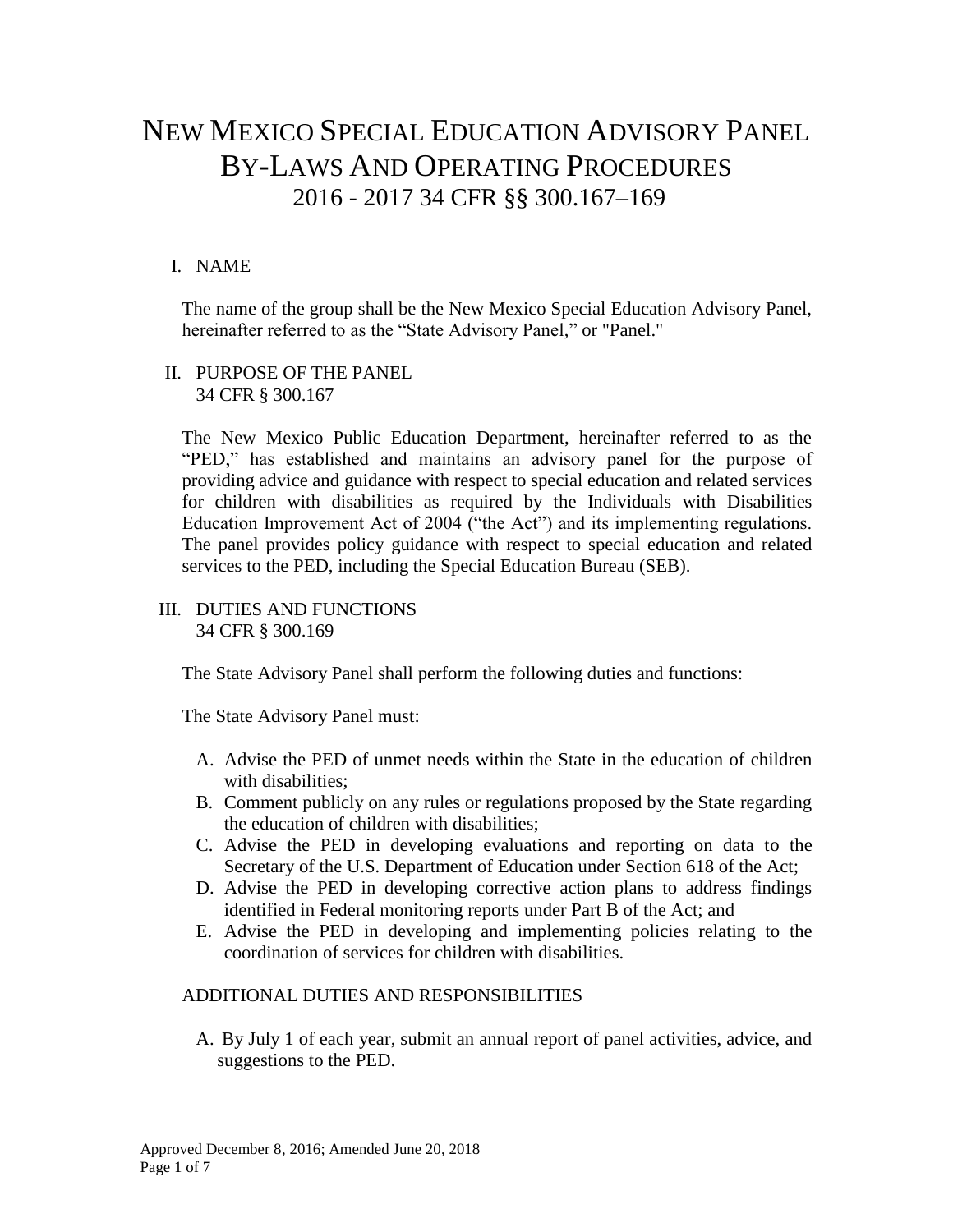B. Members of the Panel should understand that confidentiality of all personally identifiable data, information, and records disclosed during the Panel Meetings shall be maintained according to applicable state and federal laws.

#### IV. DUE PROCESS HEARINGS 34 CFR § 300.513 (d)(1-2)

- A. *Findings and decision to advisory panel and general public*. The PED, after deleting any personally identifiable information, must:
	- 1. Transmit the findings of Due Process Hearing Officer decisions to the State Advisory Panel; and
	- 2. Make those findings and decisions available to the public.

 The State Advisory panel will analyze data and trends and provide a report out to the Panel.

## V. MEMBERSHIP REQUIREMENTS FOR STATE ADVISORY PANEL 34 CFR § 300.168

- A. The State Advisory Panel shall consist of members appointed by the Governor, or any other official authorized under State law to make such appointments, to be representative of the State population, and with recommendations from the State Advisory Panel, membership to be composed of individuals involved in, or concerned with the education of children with disabilities, including:
	- 1. Parents of children with disabilities (ages birth through 26);
	- 2. Individuals with disabilities;
	- 3. Teachers;
	- 4. Representatives of institutions of higher education that prepare special education and related services personnel;
	- 5. State and local education officials, including officials who carry out activities under subtitle B and Title VII of the McKinney-Vento Homeless Assistance Act, (42 U.S.C. 11431 *et seq*.);
	- 6. Administrators of programs for children with disabilities;
	- 7. Representatives of other State agencies involved in the financing or delivery of related services to children with disabilities;
	- 8. Representatives of private schools and public charter schools;
	- 9. Not less than one representative of a vocational, community, or business organization concerned with the provision of transition services to children with disabilities;
	- 10. A representative from the State child welfare agency responsible for foster care; and
	- 11. Representatives from the State juvenile and adult corrections agencies.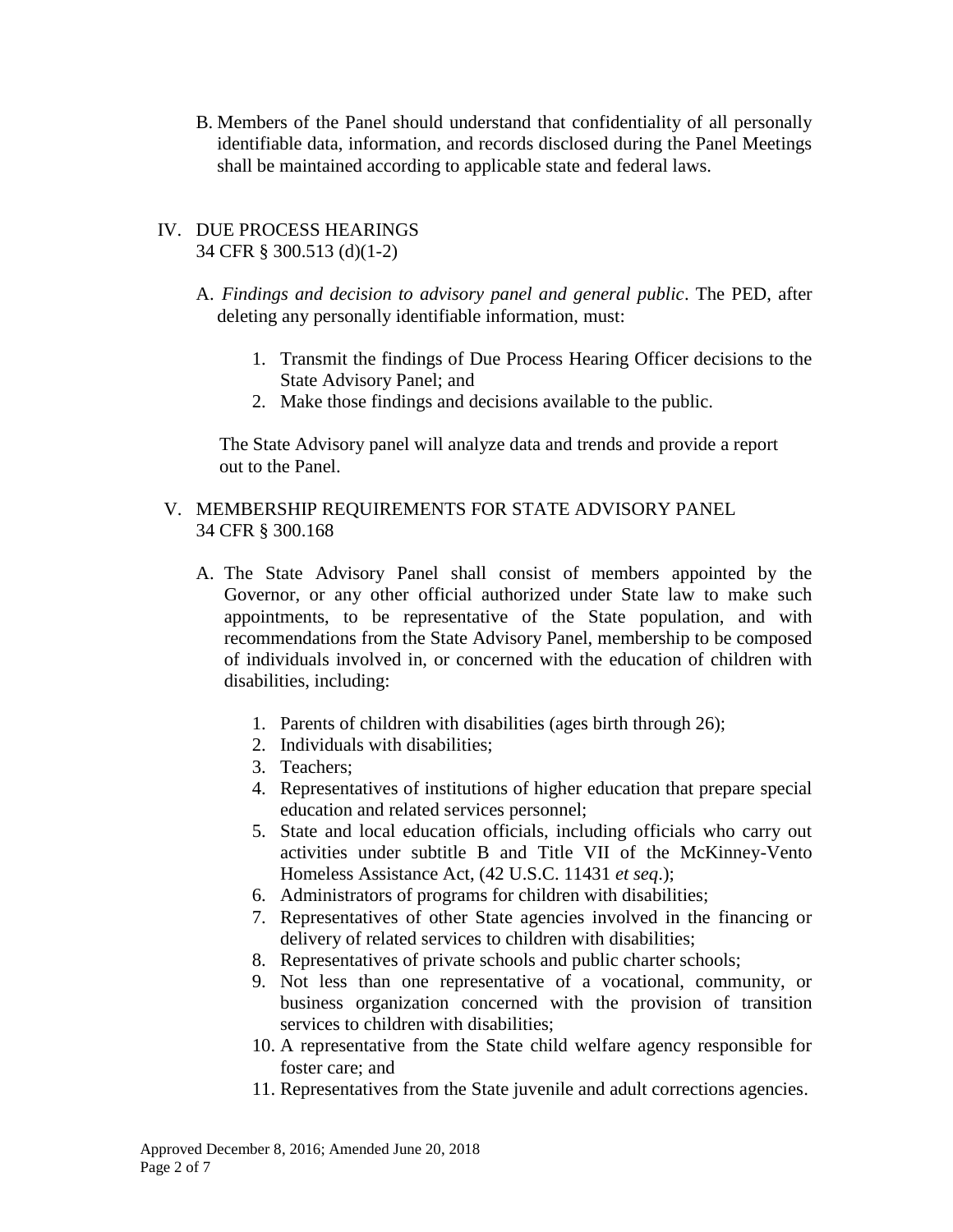In addition, a representative from an Office of Special Education Programs (OSEP) defined/funded Parent Training and Information Center.

*Special rule*. A majority of the members of the panel must be individuals with disabilities or parents of children with disabilities (ages birth through 26).

*Optional member—A student or youth with a disability from the secondary level who has exited high school from the district or region in which the Panel meeting is being held.* 

*Responsibility: Each State Advisory Panel member is responsible to represent their constituency group, not individual interests.*

- B. The membership may be expanded, with the Secretary of Public Education's or designee's approval, to include additional persons in the groups listed and/or representatives of other groups not listed. In adding to the membership, consideration shall be given to an appropriate balance between school district personnel, educators and state agencies caregivers parents/guardians, and individuals with disabilities.
- C. The term of a panel member shall be no more than three years commencing July 1 and ending June 30 of the third year unless the representative is replacing an existing member. Term limits for the membership of the Panel will be two terms (terms do not have to be consecutive), each term being three years (total 6 years). Panel members whose terms have expired shall be considered bona fide voting members until such time as they are re-appointed or replaced by the Secretary of Education.
- D. Resignation from the Panel must be submitted in writing to the PED.
- E. One unexcused absence or two excused absences from regular State Advisory Panel meetings (a meeting is defined as a consecutive two day meeting) within a four-meeting period of time will result in a membership review by the Executive Team in conjunction with the State Director and may result in replacing the member. An absence will be considered "excused" if the member notifies the Chairperson or the State Director of Special Education prior to the meeting.
- F. Whenever a current State Advisory Panel Member changes his/her employment status and there is a resulting change of constituency representation, the following procedures apply:
	- 1. Forfeit membership and if desirable, reapply to represent the new constituency group. However, time served representing the previous constituency group will count towards the three-year term or the total of 6 (six) years; and
	- 2. A new panel member will be chosen to complete the term of the panel member who is being replaced.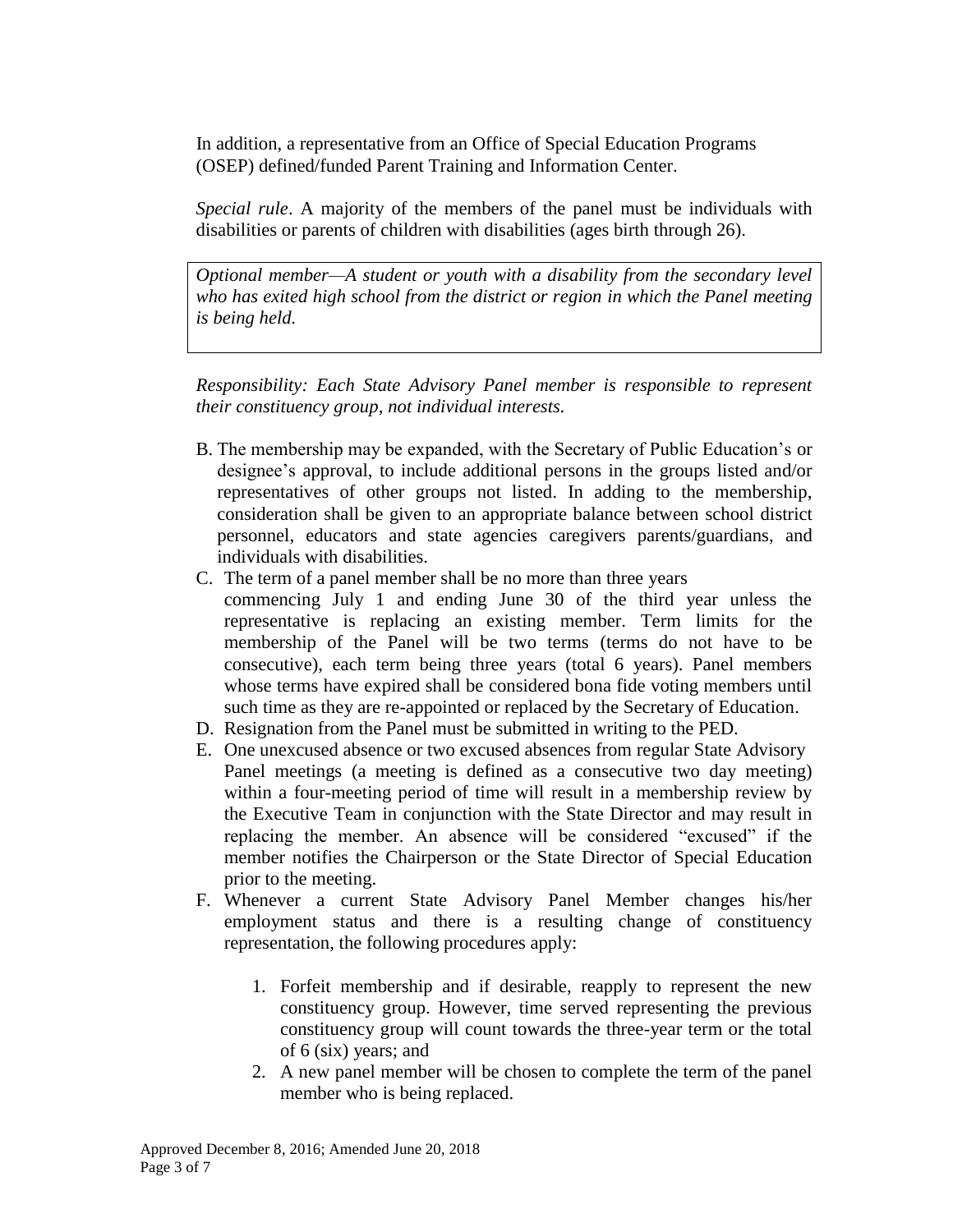#### VI. STATE ADVISORY PANEL PROCEDURES

- A. Members of the State Advisory Panel shall serve without compensation.
- B. The State shall reimburse the State Advisory Panel members for reasonable and necessary expenses for attending meetings and performing duties in accordance with the Per Diem and Mileage Act, 10-8-1 through 10-8-8 NMSA 1978 and the New Mexico Administrative Code at 2.42.2
- C. Individuals with disabilities who require auxiliary aids and services to participate in a meeting, such as sign language interpreters or materials in Braille, may request such auxiliary aids and services. The auxiliary aids and services shall be provided in accord with the Act, and/or pursuant to Title II of the Americans with Disabilities Act.

# VII. PANEL OFFICERS AND TERMS

- A. The officers of the panel shall be
	- a. Chairperson
	- b. Vice-Chairperson
	- c. Secretary
- B. The officers are to be elected annually at the last regular meeting of the school year. The Chairperson and Vice Chairperson of the State Advisory Panel shall be elected to serve one year terms and the Vice Chairperson shall automatically succeed to the office of Chairperson at the end of that person's term as Vice Chairperson.
- C. The officer's term of office shall commence on the first meeting of the school year.
- D. Should a vacancy occur for any reason during the term of office of an officer of the State Advisory Panel, a successor shall be elected at the next regular meeting to serve the remainder of the term.

#### VIII. STATE ADVISORY PANEL OFFICER DUTIES

- A. The term of the Chairperson of the State Advisory Panel shall commence on July 1 of each year and the Chairperson shall assume the following responsibilities:
	- 1. Chair all meetings of the State Advisory Panel;
	- 2. Develop meeting agendas in collaboration with the State Director and PED staff;
	- 3. Coordinate all activities of the State Advisory Panel with the State Director of Special Education or designee;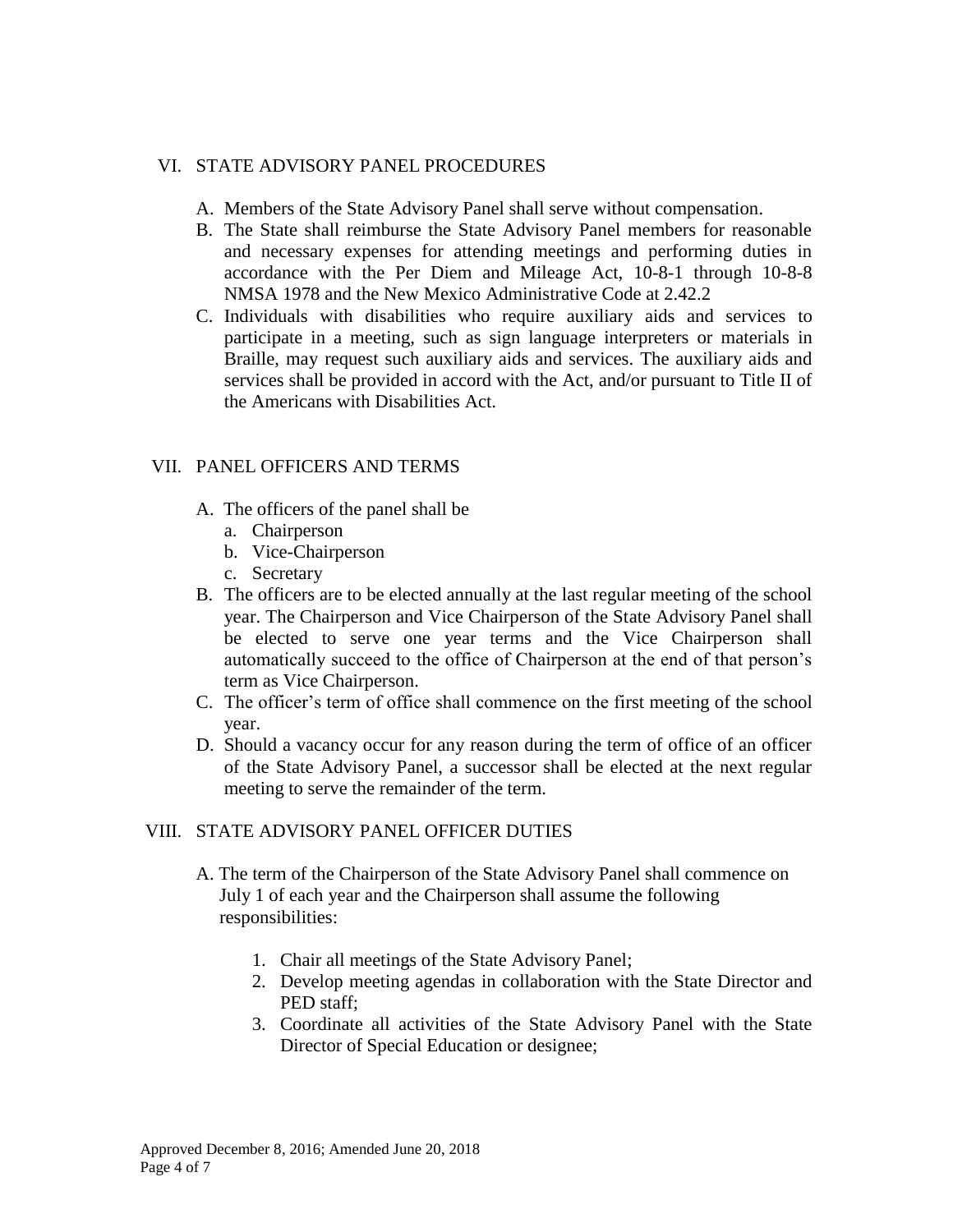- 4. Establish task forces and subcommittees in collaboration with the PED and appoint task force or subcommittee chairpersons with the approval of the Panel; and
- 5. Coordinate completion of the Panel Annual Report due by July 1 each year.
- B. The Vice Chair or designee: The Vice Chair of the State Advisory Panel shall have the following responsibilities:
	- 1. Serve as Chairperson in the absence or unavailability of the Chairperson;
	- 2. Assist with collaborative agenda development, if needed;
	- 3. Assist with completion of the Panel Annual Report due by July 1 each year; and
	- 4. Perform such other duties as are assigned to him or her by the Chairperson.
- C. Secretary: The Secretary of the State Advisory Panel shall have the following responsibilities:
	- 1. Provide assistance to the PED staff assigned to record the minutes of each meeting;
	- 2. Take notes during each meeting specifically regarding action and suggested agenda items for use by the Executive Committee between meetings; and
	- 3. Perform such other duties as are assigned to him or her by the Chairperson.

# IX. STATE ADVISORY PANEL TASK FORCES AND SUBCOMMITTEES

- A. Executive Committee. The Executive Committee shall consist of the Chairperson, the Vice Chairperson, the Secretary, the immediate past Chairperson and two more members of the State Advisory Panel to be appointed by the Chairperson for one-year terms each. Between the regular and special meetings, the Executive Committee shall have the power to act on any matter delegated to it by the State Advisory Panel.
- B. Task forces and subcommittees shall be established for specific purposes and for a designated time period, and be composed of State Advisory Panel members as well as other individuals from across the State.

# X. STATE ADVISORY PANEL MEETINGS

A. The time and place of regular State Advisory Panel meetings shall be as determined by the State Director and Chairperson and shall take place at least four times a year. Panel meetings, including regular or special meetings, may be called by the Chairperson in collaboration with PED staff.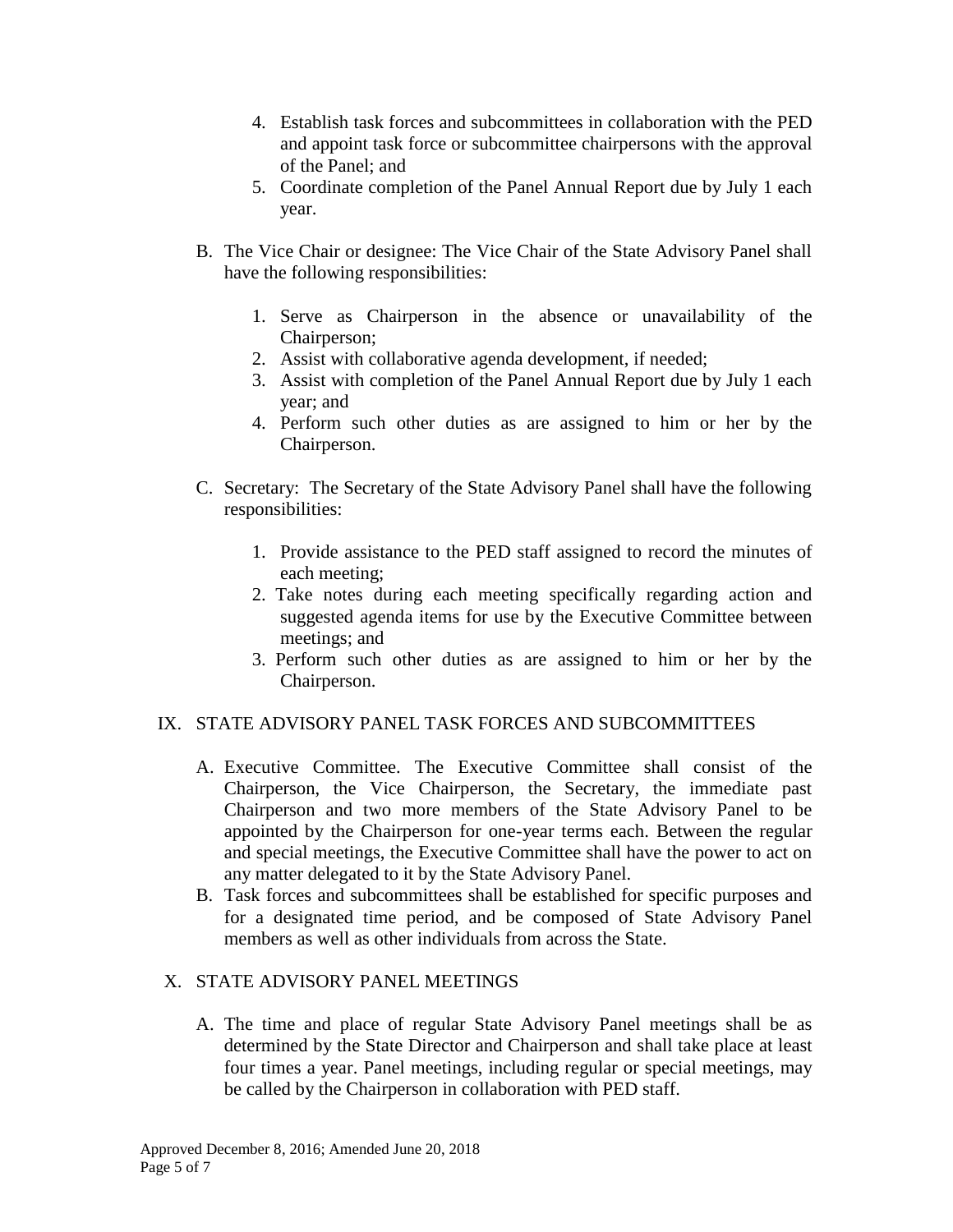- B. Members of the State Advisory Panel shall be notified by mail and/or electronic mail of the date, time, and place of regular meetings at least 15 business days prior to the time of meetings. Special meetings may be called on shorter notice.
- C. If possible, members can be responsible for sending an appropriate alternate to any meetings they will be unable to attend. An appropriate alternate is an individual who represents the same constituency(ies) as the Panel member. This individual will not have voting rights concerning any decisions made by Panel members.
- D. All meetings of the State Advisory Panel shall be open and public. All panel meetings and agenda items shall be published in such a way and sufficiently in advance of the meeting to afford the public reasonable notice of the meeting and agenda items. Effort shall be made to provide appropriate notice to organizations and individuals representative of the constituency groups served by the panel. Each meeting shall afford reasonable opportunity for members of the public to provide comment. The Chairperson shall specify reasonable parameters with respect to time, place, and manner, as well as to limit comments to subject matter that is within the jurisdiction of the panel. The panel may also adopt additional reasonable procedures to help assure that members of the public are afforded a reasonable opportunity to provide comment.
- E. Official minutes shall be made of all State Advisory Panel meetings, and shall be retained and made available to the public as required by applicable law, including the New Mexico Inspection of Public Records Act.
- F. Minutes of all State Advisory Panel meetings will be the responsibility of the PED.

#### XI. STATE ADVISORY PANEL VOTING

- A. Those members of the State Advisory Panel in attendance shall constitute a quorum for the transaction of business.
- B. Action by the State Advisory Panel may be taken through a simple majority (51%) of the members present at the meeting. For purpose of determining a majority vote of the members present, an alternate shall not count as a member present.
- C. A State Advisory Panel member, so requesting, shall have his/her vote recorded in the minutes, or upon request of any members, the vote of each member shall be recorded.
- D. A Panel Officer can serve as a proxy for voting members, who have an excused absence, if the Panel Member has been consulted in advance.

#### XII. PUBLIC INFORMATION AND AMENDMENT OF BY-LAWS

A. The Chairperson of the State Advisory Panel, or the designee of the Chairperson in the Chairperson's absence or unavailability, is the only